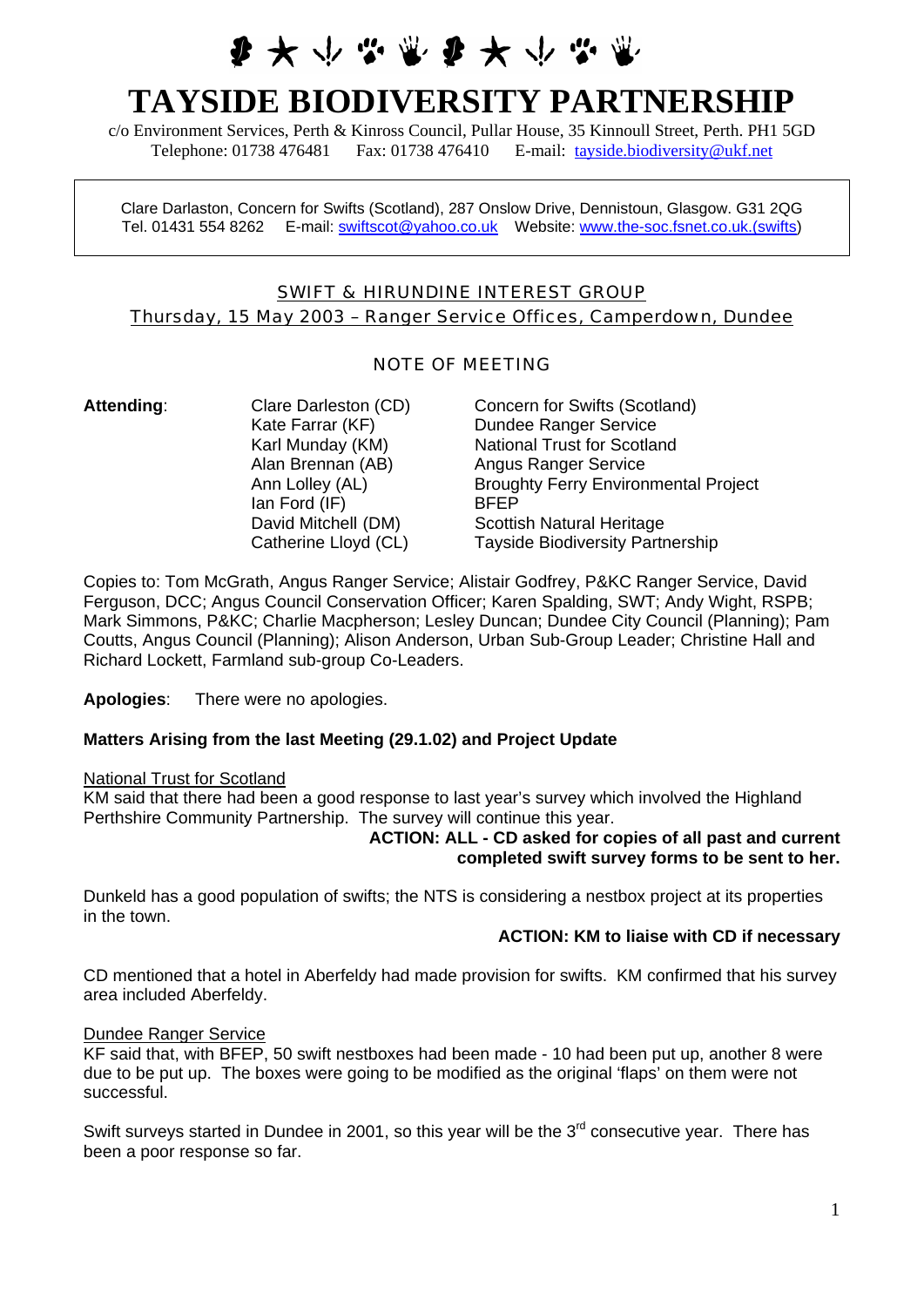It was proposed that a number of swift nestboxes could be put up on local school buildings; CL suggested David Johnson of DCC Education Services (who is on the Education sub-group) could be asked about the feasibility of this.

# **ACTION: KF or CL to approach David Johnson**

## Broughty Ferry Environment Project

The survey is ongoing and linked to a display within Broughty Ferry library. CD's swift video had been featured in the library last year.

IF reported that a very successful day had been held at the Broughty Ferry Safeway supermarket last June. General information had been distributed and the mobile-making of swift and swallow shapes had proved popular. It may be possible to run a similar event again this year.

## Perth Concert Hall

CD had contacted the concert hall architects last year, but the design of the new building did not appear to be suitable for a nestbox project. As there are swifts in the area it may be feasible to discuss a possible project in the vicinity instead. CL suggested the nearby P&KC Blackfriars House and will make enquiries.

# **ACTION: CL to contact the appropriate P&KC department and report back to CD**

[not mentioned at the meeting, but following on from the minutes of the last meeting, there may be an opportunity to liaise with the architect/ contractors at the Scotland's Garden site near Broxden, Perth].

# **ACTION: CL to liaise with MS and Siobhan Ennis, Scotland's Garden**

## **General**

CD was considering making up a simple template to show contractors, architects and homeowners the exact dimensions of a suitable swift nestbox. CL suggested that general information could be printed on the back, together with contact details. These could be made widely available.

#### **ACTION: CD to liaise with CL on preparing the template and circulating it to all interested parties.**

CD also suggested that in appropriate areas advice to homeowners could include a standard letter being sent with a leaflet.

## **ACTION: ALL – anyone wishing to do this should contact CD for a copy of the proposed letter**

## **Housing Policy and Swift Nest Site Conservation Planning Advice Note**

CL had circulated examples of existing letters and policies to all those who had attended the lunchtime seminar. There would be an opportunity to liaise with the different local authority departments in Tayside once the "Guide to Incorporating Biodiversity into Local Services" had been distributed. Earlier at the seminar an "LBAP Supplementary Guidance Note" had been proposed to circulate to Development Control.

## **ACTION: CL to liaise with Local Authority contacts on publication of the Guide regarding a Supplementary Guidance Note and to report back to CD**

# **Consultative Draft Swift Species Action Plan**

CL thanked CD for preparing the draft Swift SAP. This had been widely circulated last autumn with the 2<sup>nd</sup> Tranche of Consultative Drafts. Comments on the draft had been passed to CD who would now prepare a final draft. Further input, especially on proposed projects, is welcome.

**ACTION: ALL – Additional project ideas or general comments on the draft to CD or CL by the end of August 2003.** 

## **Awareness-Raising**

Leaflets: CD is keen to use up the current "Concern for Swifts" leaflets.